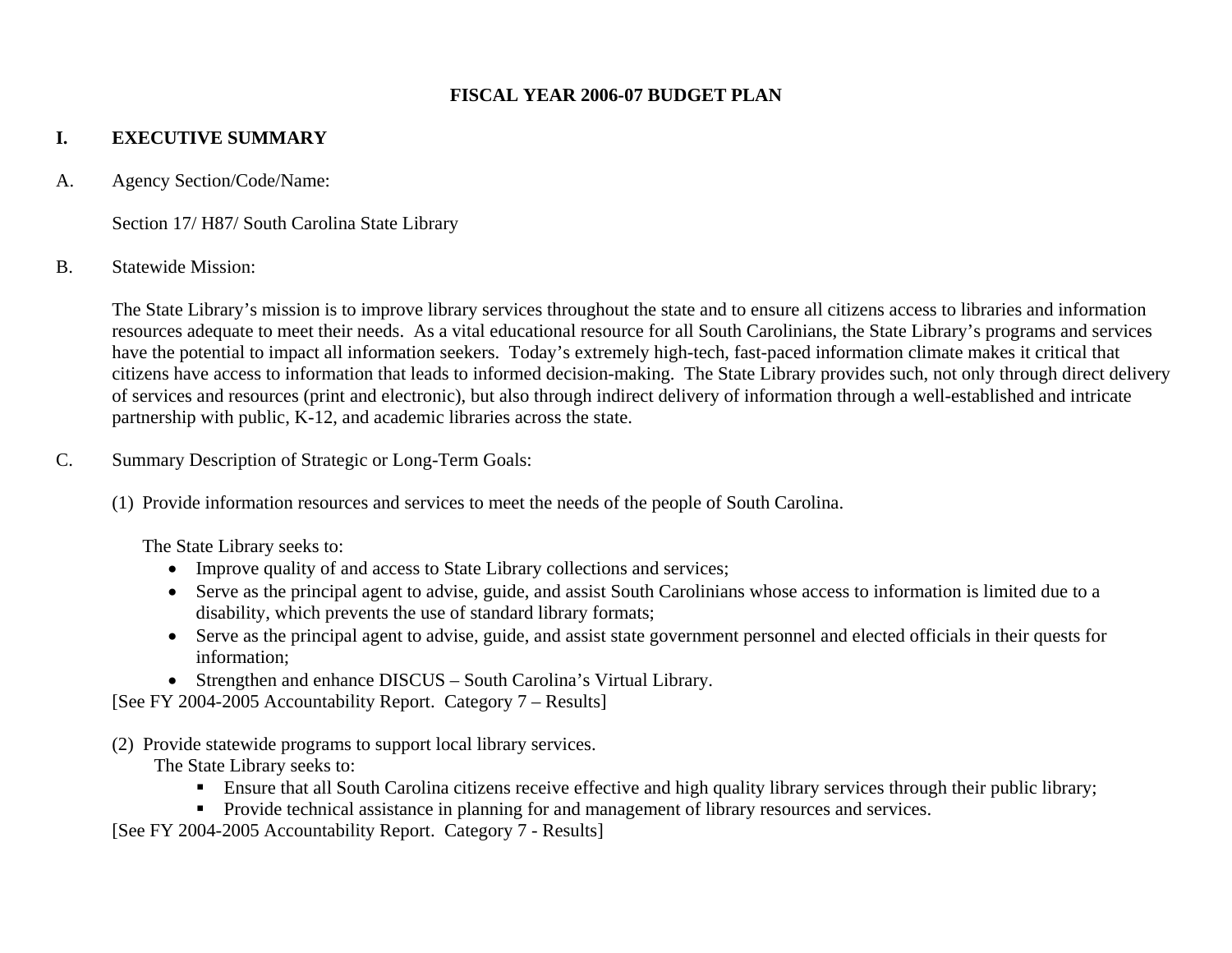(3) Serve as an advocate for the contributions that libraries make to education and economic development in South Carolina.

The State Library seeks to:

- Conduct an ongoing marketing campaign to promote the resources and services of the South Carolina State Library;
- **Promote library services and reading throughout the state as an integral component of the educational process and as a** contributor to the economic development of the state.

[See FY 2004-2005 Accountability Report. Category 2 – Strategic Planning]

(4) Encourage partnerships that enhance statewide delivery of library and information services.

The State Library seeks to:

- **Encourage the development of library networks for resource sharing;**
- Cooperate with other organizations to ensure that libraries are included in all statewide initiatives;
- Collaborate with key stakeholders to support recruitment and retention of the next generation of librarians.

[See FY 2004-2005 Accountability Report. Category 3 – Customer Focus]

(5) Continuously improve State Library operations.

The State Library seeks to:

- **Provide and support staff development and training opportunities and ecourage staff participation;**
- **Increase the effectiveness of State Library operations.**

[See FY 2004-2005 Accountability Report. Category 1 – Leadership, and Category 5 – Human Resources]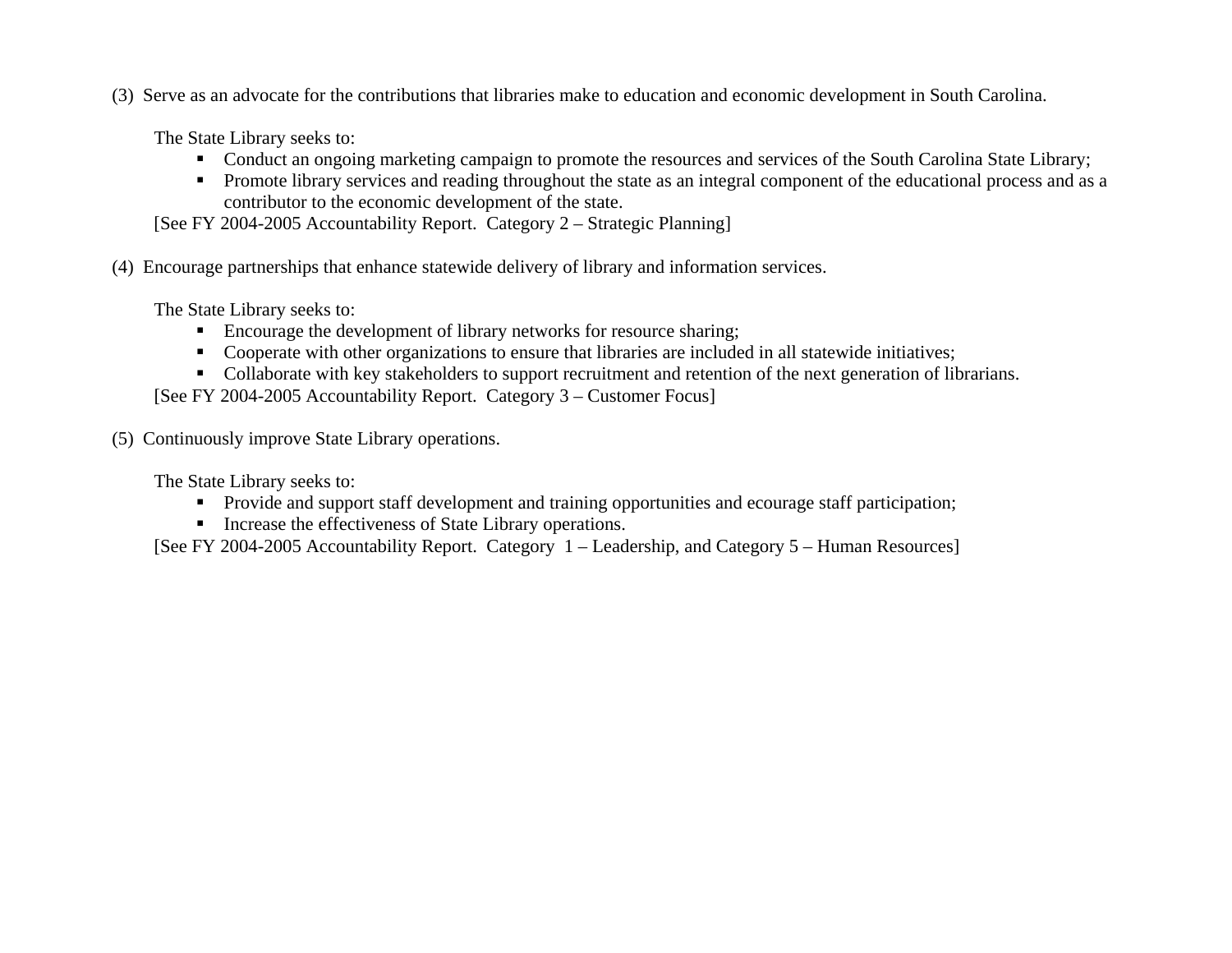| ٠<br>٥<br>۰.<br>۰,<br>٧<br>$\sim$ |  |
|-----------------------------------|--|
|-----------------------------------|--|

|                                       | <b>Summary of Operating</b>              | <b>FUNDING</b>    |                  |                |                |              |              | <b>FTEs</b>    |                |              |  |
|---------------------------------------|------------------------------------------|-------------------|------------------|----------------|----------------|--------------|--------------|----------------|----------------|--------------|--|
| <b>Budget Priorities for FY 2006-</b> |                                          | <b>State Non-</b> | <b>State</b>     |                |                |              |              |                |                |              |  |
| 07:                                   |                                          | <b>Recurring</b>  | <b>Recurring</b> | Federal        | <b>Other</b>   | <b>Total</b> | <b>State</b> | Fed.           | <b>Other</b>   | <b>Total</b> |  |
| Priority                              | Title:Legislative and                    | $\Omega$          | 184,400          | $\Omega$       | $\overline{0}$ | \$184,400    | $0*$         | $\theta$       | $\Omega$       | 0.00         |  |
| No.: 1                                | Governmental                             |                   |                  |                |                |              |              |                |                |              |  |
| (NEW)                                 | <b>Research Service</b>                  |                   |                  |                |                |              |              |                |                |              |  |
|                                       | Strategic Goal No. Referenced            |                   |                  |                |                |              |              |                |                |              |  |
|                                       | in <u>Item C Above (if applicable):</u>  |                   |                  |                |                |              |              |                |                |              |  |
| <b>Strategic Goal 1</b>               |                                          |                   |                  |                |                |              |              |                |                |              |  |
|                                       | Activity Number & Name: 872/             |                   |                  |                |                |              |              |                |                |              |  |
|                                       | <b>Information Services</b>              |                   |                  |                |                |              |              |                |                |              |  |
| Priority                              | Title: DISCUS                            | $\overline{0}$    | 250,000          | $\mathbf{0}$   | $\overline{0}$ | \$250,000    | $\theta$     | $\overline{0}$ | $\overline{0}$ | 0.00         |  |
| No.: $2$                              | <b>Content</b>                           |                   |                  |                |                |              |              |                |                |              |  |
|                                       | <b>Enhancement</b>                       |                   |                  |                |                |              |              |                |                |              |  |
| Strategic Goal No. Referenced         |                                          |                   |                  |                |                |              |              |                |                |              |  |
|                                       | in Item C Above (if applicable):         |                   |                  |                |                |              |              |                |                |              |  |
| <b>Strategic Goal 1</b>               |                                          |                   |                  |                |                |              |              |                |                |              |  |
| Activity Number & Name: 870/          |                                          |                   |                  |                |                |              |              |                |                |              |  |
| <b>DISCUS</b>                         |                                          |                   |                  |                |                |              |              |                |                |              |  |
| Priority                              | <b>Title: Aid to County</b>              | $\Omega$          | 110,000          | $\overline{0}$ | $\overline{0}$ | \$110,000    | $\Omega$     | $\overline{0}$ | $\theta$       | 0.00         |  |
| No.: $3$                              | <b>Libraries</b>                         |                   |                  |                |                |              |              |                |                |              |  |
| Strategic Goal No. Referenced         |                                          |                   |                  |                |                |              |              |                |                |              |  |
| in Item C Above (if applicable):      |                                          |                   |                  |                |                |              |              |                |                |              |  |
| <b>Strategic Goal 3</b>               |                                          |                   |                  |                |                |              |              |                |                |              |  |
| Activity Number & Name: 875/          |                                          |                   |                  |                |                |              |              |                |                |              |  |
| Pass Through Aid                      |                                          |                   |                  |                |                |              |              |                |                |              |  |
| Priority                              | <b>Title: Public Library</b>             | $\overline{0}$    | 5,000,000        | $\overline{0}$ | $\overline{0}$ | \$5,000,000  | 0.00         | 0.00           | 0.00           | 0.00         |  |
| No.: $4$                              | <b>Construction Grants</b>               |                   |                  |                |                |              |              |                |                |              |  |
| (NEW)                                 |                                          |                   |                  |                |                |              |              |                |                |              |  |
| Strategic Goal No. Referenced         |                                          |                   |                  |                |                |              |              |                |                |              |  |
|                                       | in Item C Above <i>(if applicable)</i> : |                   |                  |                |                |              |              |                |                |              |  |
| <b>Strategic Goal 3</b>               |                                          |                   |                  |                |                |              |              |                |                |              |  |
| Activity Number & Name: 875/          |                                          |                   |                  |                |                |              |              |                |                |              |  |
|                                       | Pass Through Grant Funds                 |                   |                  |                |                |              |              |                |                |              |  |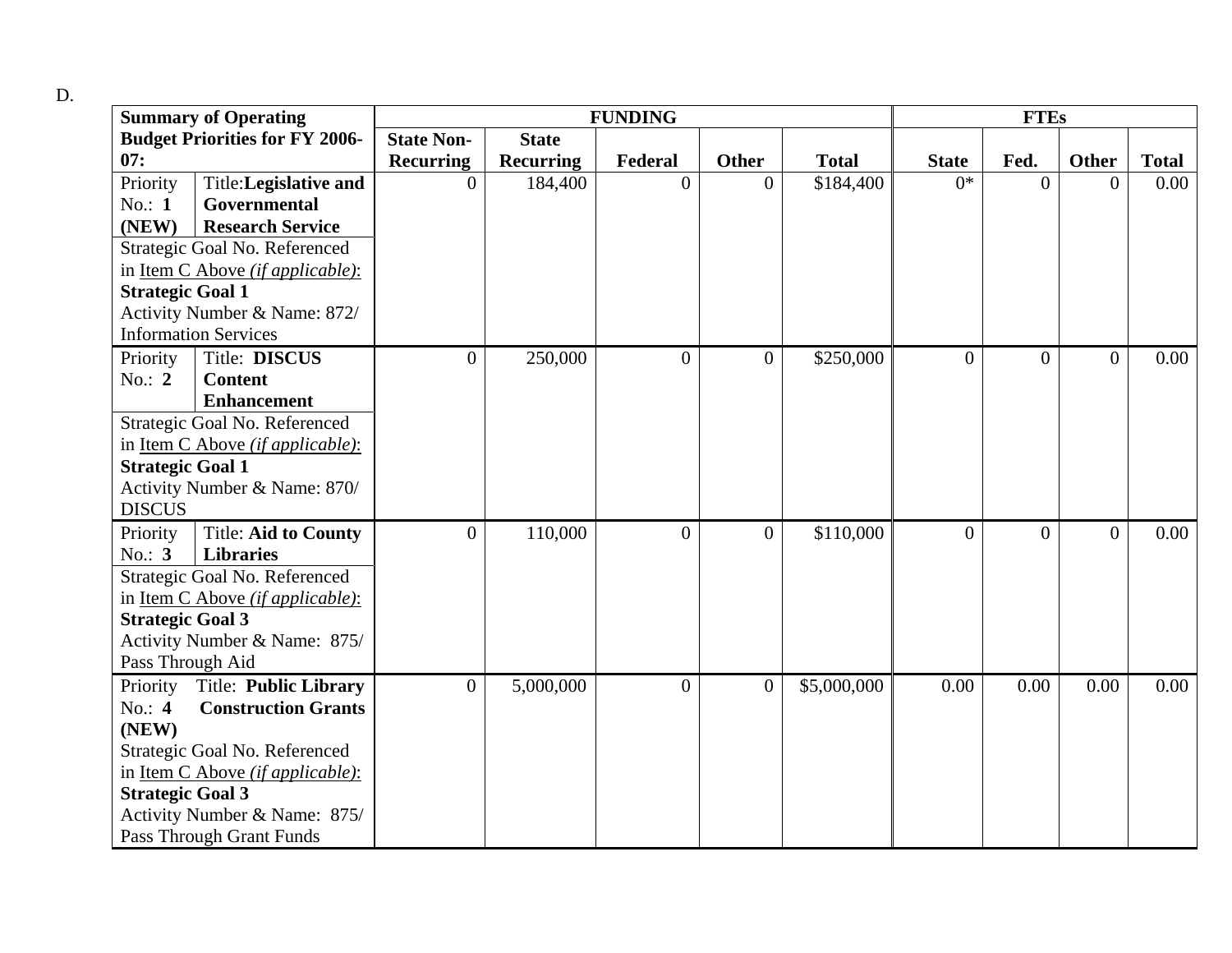| <b>Summary of Operating</b>           | <b>FUNDING</b>    |                  |         |       |              | <b>FTEs</b>  |                |              |              |
|---------------------------------------|-------------------|------------------|---------|-------|--------------|--------------|----------------|--------------|--------------|
| <b>Budget Priorities for FY 2006-</b> | <b>State Non-</b> | <b>State</b>     |         |       |              |              |                |              |              |
| 07:                                   | <b>Recurring</b>  | <b>Recurring</b> | Federal | Other | <b>Total</b> | <b>State</b> | Fed.           | <b>Other</b> | <b>Total</b> |
|                                       |                   |                  |         |       |              |              |                |              |              |
|                                       |                   |                  |         |       |              |              |                |              |              |
| <b>TOTAL OF ALL</b>                   |                   |                  |         |       |              |              |                |              |              |
| <b>PRIORITIES</b>                     |                   | 5,544,400        |         |       | \$5,544,400  |              | $\overline{0}$ |              | 0.00         |

\*Proposal utilizes 3 vacant FTE positions in Information Services; does not include any new FTEs.

- E. Agency Recurring Base Appropriation:
	- State \$ 12,597,035 Federal\$ 2,398,034 Other \$ 130,000

### F. Efficiency Measures:

 The State Library has a proud tradition of providing quality customer service. Agency activities are described on pages 11-40 of the agency's Accountability Report at web site http://www.state.sc.us/scsl/pubs/acrepind.html.

Sixty percent (60%) of the agency's state funded budget is appropriated to provide aid to public libraries, fourteen percent (14%) is designated specifically for rents paid to the Office of General Services, twenty-two percent (22%) is needed for salaries and fringe benefits, leaving only four percent (4%) for all other agency operating expenses.

Ever cognizant that its actual operating budget is extremely inadequate, the State Library weighs each expenditure against how it impacts the agency's overall ability to meet its mission and goals.

The agency has four FTE vacancies that cannot be filled due to the current funding levels. Were it not for federal guidelines that allow the agency to fund, with federal dollars, specific programs and services that directly benefit the state's citizens, the State Library budget situation would be considerably more dismal.